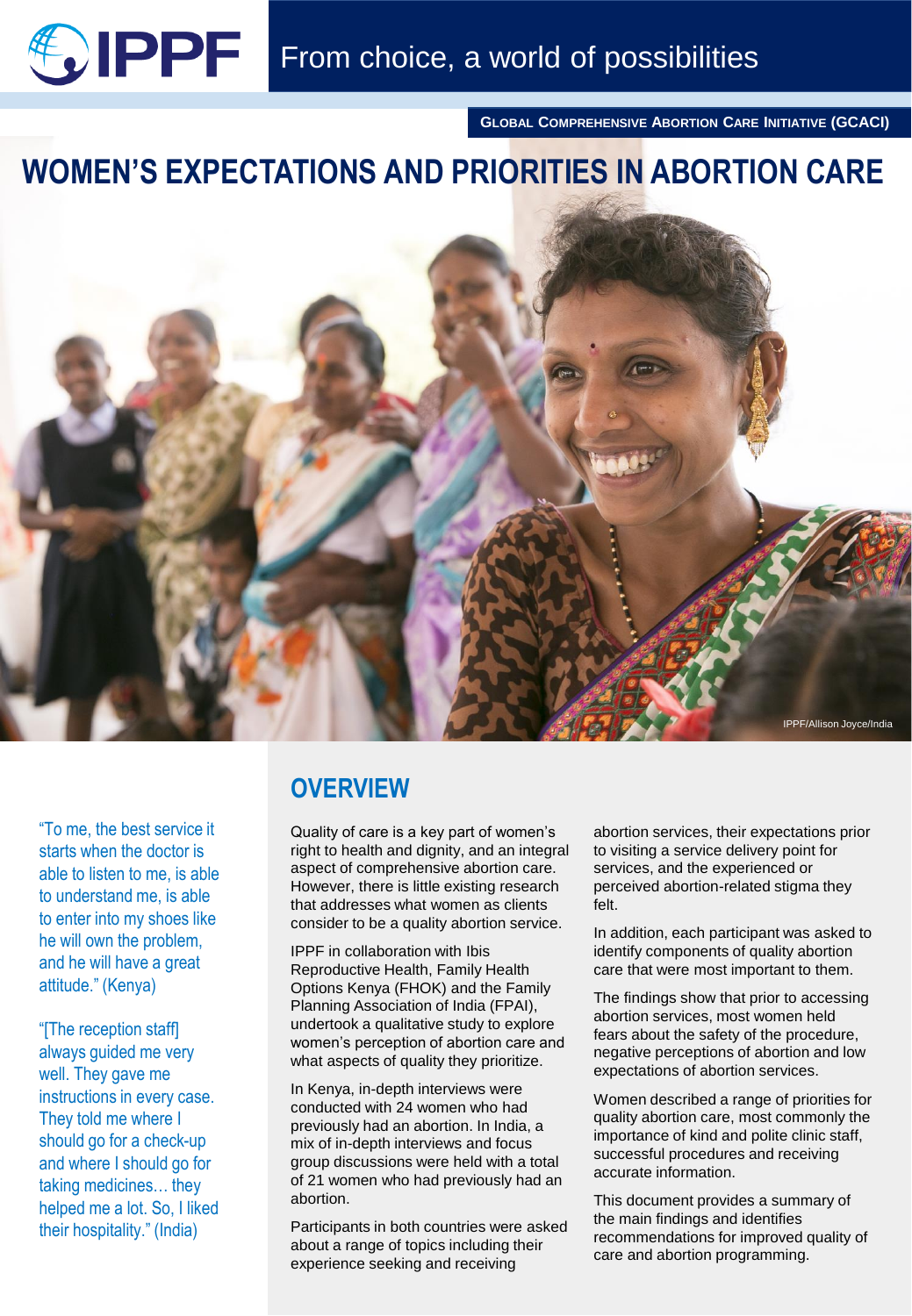# **WOMEN'S PERCEPTIONS AND EXPECTATIONS OF ABORTION**

The majority of study participants in both India and Kenya reported that they had low expectations of the abortion care that they would receive. Women described their fears about the safety, experience, and completion of the procedure, as well as fear of stigmatization and poor treatment by providers. These fears generally stemmed from information (or misinformation) they had gathered from their communities or social networks.

### **Prevalence of abortion stigma**

Negative perceptions of abortion within communities were reported as common. Many women also thought that young or unmarried women were more likely to experience stigmatization from their communities and health care providers. Women reported feeling that abortion should be kept a secret and avoided telling friend and family due to fear of criticism and stigmatization for their decision. The stigma and secrecy of abortion can lead to feelings of isolation and creates a silence that prevents access to accurate information and perpetuates prevalent myths and misinformation about abortion.

"[Abortion is] wrong [because], in the first place it's a sin. Even in the society the way people view…that's why people do it secretly…but it doesn't mean if you get abortion you're a bad girl." (Kenya)

#### **Safety and health concerns**

Many women described hearing frightening stories about abortion, due to the prevalence of unsafe abortion in their communities. As a result, women feared an abortion would result in serious health complications, including infertility, injury and ill-health. In some cases, prior to having an abortion women feared that they could lose their life.

#### "Will I be able to conceive again?" (India)

"I was scared of whether I shall get pregnant again or not. Some do not get pregnant later. That was a thought." (India)





Clients who have high expectations of a service may be more likely to accurately critique service delivery and demand better care. Therefore, clinics should support women to recognise and demand high-quality care even if their expectations are low.

# **Lack of information**

Most women had little or no knowledge about abortion prior to seeking care. The little knowledge women did have mostly related to stories and methods of unsafe abortion. This lack of knowledge was a source of fear and worry when thinking about receiving abortion services. In some cases, it deterred women from seeking abortion care at a clinic.

"I used to get scared as I didn't know how it happens. When I used to hear from others about an abortion service I would get scared. I used to think 'don't they get scared?" (India)

## **Fear of poor treatment by clinic staff**

A common expectation among participants was that they would receive poor or harsh treatment from clinic staff. Women feared that their decision to have an abortion would be judged or criticized by clinic staff, and that they might be shouted at or be denied care at the service delivery point.

"I was afraid of whether someone would scold me for [making] this decision or not. If they asked me why I have not taken pills, why I have not inserted copper [IUD] and all that, what I should answer them? I was worried about all these things. All these things came to my mind before coming here." (India)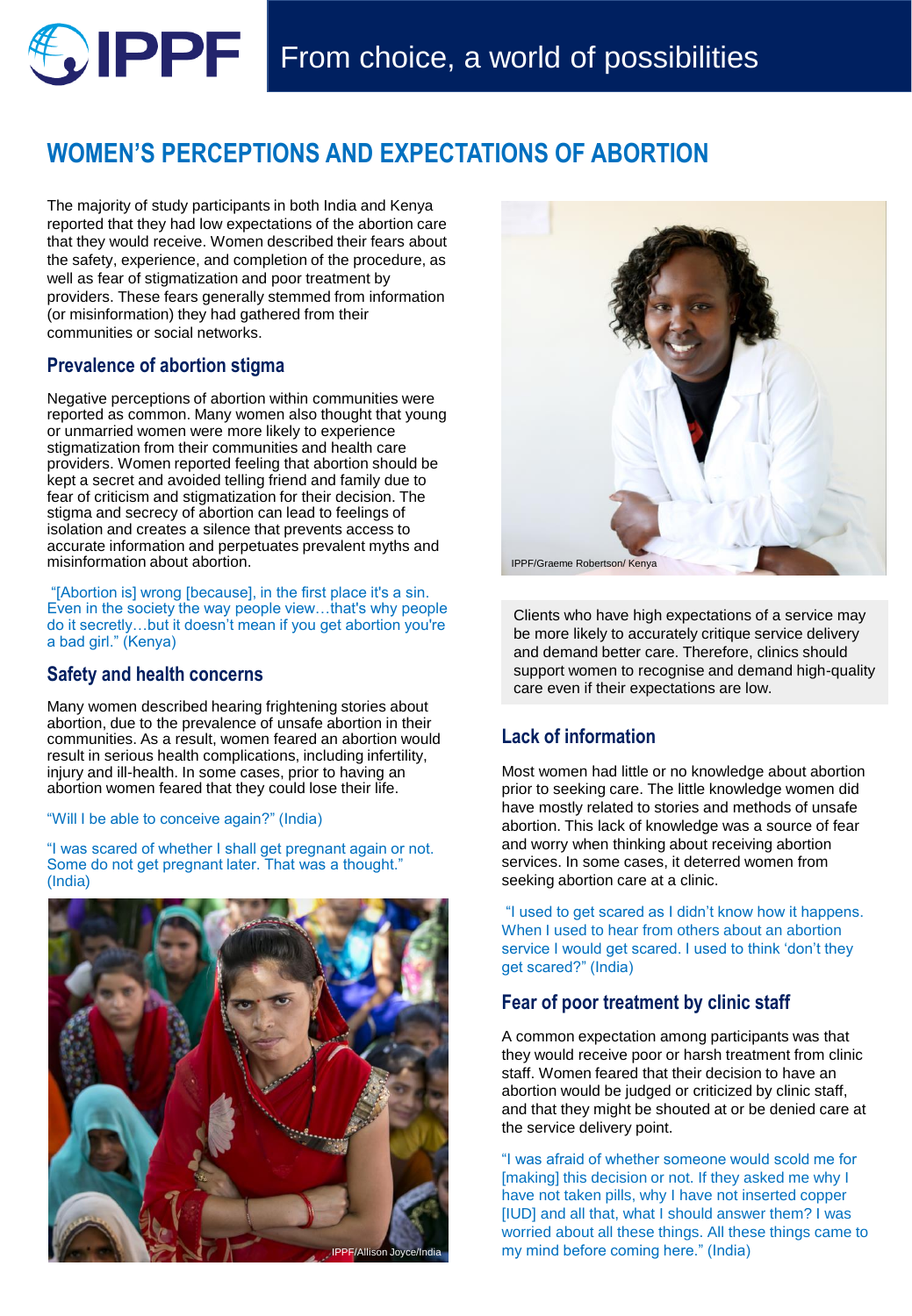# **WOMEN'S PRIORITIES FOR QUALITY ABORTION CARE**



Participants were asked to identify three components of abortion care that were most important to them. They identified a variety of aspects that contributed to the best part of their own abortion care, or were important characteristics of what they perceived as the highest quality care. These ranged from kind and polite clinic staff, to highly skilled providers, to the affordability of the service. Figure 1 represents the six most commonly identified components of a quality abortion service.

#### **Kind and polite clinic staff**

Participants in both India and Kenya prioritized interpersonal aspects of care, particularly kind and caring interactions with providers. Women wanted a provider who was "encouraging", "supportive", "concerned" and "reassuring". They also mentioned the importance of a warm welcome when they first arrived at the clinic.

"He made me to feel really comfortable… That is in fact what I liked about him… He just told me this is going to be a quick thing. Don't fear, you are going to be safe." (Kenya)

#### **An effective and safe procedure**

Women emphasized the importance of the efficacy and safety of the procedure, and the competence and skills of the provider. Women in Kenya specifically mentioned the importance of the availability and provision of reliable, quality medication. Many women defined a "successful abortion" as one that brings no complications, maintains a woman's fertility, and doesn't lead to death.

"The most important [aspect] is this one on the doctor, the way he attends you, because when he gives you a drug, he gives you the right one, and he offers you the right service." (Kenya)

#### **Accurate and clear information provision**

Most women had little or no knowledge about abortion services prior to seeking care. Therefore, women wanted to have a clear understanding of what to expect during the procedure. Women in India prioritized receiving information on pre- and post- abortion care in the clinic and at home. They also noted the importance of being aware of cost and payment options for the service.

"They must make the patient aware of what will happen after taking the tablet and when to call back and ask for help, if there is heavy bleeding then what to do." (India)

#### **Supportive and non-judgmental counselling**

Women in both Kenya and India noted the value of counselling. Women in Kenya particularly valued being supported during the decision-making process, being listened to, and to be able to discuss their concerns. Women from both countries also noted the value of receiving counselling about contraceptive methods.

"When someone just gives you a platform to speak, that one sounds better. I can call that quality." (Kenya)

#### **Follow up services**

Many women emphasized that follow-up services are a crucial aspect of quality care, and viewed this as an indicator that providers care about a woman's health after the abortion procedure. Women considered it a useful way to receive detailed information about after-care and to discuss any questions or concerns.

"I got the service beyond my expectations. After giving me that service, they called me here again for a check-up [about] whether I have any problem[s] or not." (India)

#### **Maintaining confidentiality and privacy**

Privacy was a key consideration for women in both countries when seeking abortion services. One woman in Kenya thought that a respectful abortion would be one that guaranteed confidentiality. Privacy and confidentiality are important as women fear facing abortion stigma from their communities.

"I would like [it] to be that I share [my experience] with the health provider I will find in the room. I don't want that information to be leaked out of that room. So confidentiality is very key." (Kenya)

Understanding which components of care are most important to women when seeking and receiving abortion services will enable clinics to improve quality, client-centered care. This information should be used to design quality of care and client satisfaction measures to be responsive to women's priorities and needs.